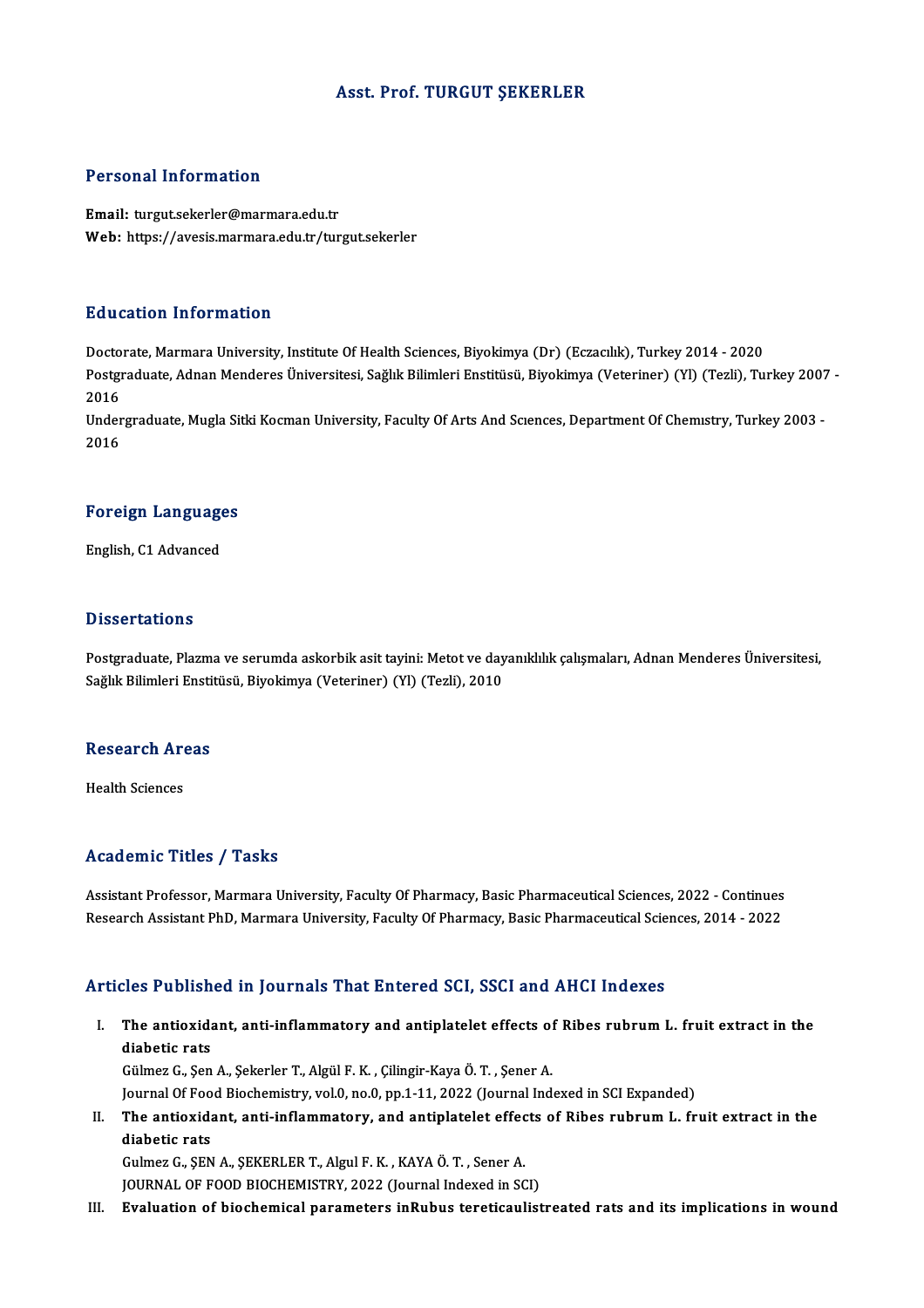healing

healing<br>AKSOY H., Demirbag C., ŞEN A., ŞEKERLER T., Ozakpinar Ö., ŞENER A., Ahmad S., TETİK Ş.<br>MOLECULAR AND CELLULAR RIQCHEMISTRY, vol.472, pp.67,78,2020 (Journal Indoved healing<br>AKSOY H., Demirbag C., ŞEN A., ŞEKERLER T., Ozakpinar Ö., ŞENER A., Ahmad S., TETİK Ş.<br>MOLECULAR AND CELLULAR BIOCHEMISTRY, vol.472, pp.67-78, 2020 (Journal Indexed in SCI)<br>Pretestive effests of nesvenstrel en bene

# AKSOY H., Demirbag C., ŞEN A., ŞEKERLER T., Ozakpinar Ö., ŞENER A., Ahmad S., TETİK Ş.<br>MOLECULAR AND CELLULAR BIOCHEMISTRY, vol.472, pp.67-78, 2020 (Journal Indexed in SCI)<br>IV. Protective effects of resveratrol on hepatic MOLECULAR AND CELLULAR BIOCHEMISTRY, vol.472, pp.67-78, 2020 (Journal Indexed in SCI)<br>Protective effects of resveratrol on hepatic ischemia reperfusion injury in streptozo<br>diabetic rats Protective effects of resveratrol on hepatic ischemia reperfusion injury in streptozotocin-indu<br>diabetic rats<br>Aktas H. S. , Ozel Y., Ahmad S., Pence H. H. , Ayaz-Adakul B., Kudas I., TETİK Ş., ŞEKERLER T., Canbey-Goret C.,

diabetic rats<br>Aktas H. S. , Ozel Y., A<br>KABASAKAL L., et al.<br>MOLECULAR AND CE Aktas H. S. , Ozel Y., Ahmad S., Pence H. H. , Ayaz-Adakul B., Kudas I., TETİK Ş., ŞEKERLER T., Canbey-<br>KABASAKAL L., et al.<br>MOLECULAR AND CELLULAR BIOCHEMISTRY, vol.460, pp.217-224, 2019 (Journal Indexed in SCI)<br>Effect of

KABASAKAL L., et al.<br>MOLECULAR AND CELLULAR BIOCHEMISTRY, vol.460, pp.217-224, 2019 (Journal Indexed in SCI)<br>V. Effect of Horse-chestnut seed extract on matrix metalloproteinase-1 and-9 during diabetic wound<br>healing MOLECULAR AND CELLULAR BIOCHEMISTRY, vol.460, pp.217-224, 2019 (Journal Indexed in SCI)<br>Effect of Horse-chestnut seed extract on matrix metalloproteinase-1 and-9 during diab<br>healing<br>Aksoy H., CEVIK Ö., SEN A., Goger F., SE Effect of Horse-chestnut seed extract on matrix meta<br>healing<br>Aksoy H., ÇEVİK Ö., ŞEN A., Goger F., ŞEKERLER T., ŞENER A.<br>JOUPNAL OE EOOD BIOCHEMISTRY vel 43, no 3, 2019 (Jour

JOURNAL OF FOOD BIOCHEMISTRY, vol.43, no.3, 2019 (Journal Indexed in SCI) VI. Synthesis and Biological Activity of N-(arylsulfonyl) Valine Hydrazones and Assistance of NMR JOURNAL OF FOOD BIOCHEMISTRY, vol.43, no.3<br>Synthesis and Biological Activity of N-(ary<br>Spectroscopy for Definitive 3D Structure<br>SENKARDES S. TATAR E. Nonravishta B. Cala I

Synthesis and Biological Activity of N-(arylsulfonyl) Valine Hydrazones and Assistance of NMR<br>Spectroscopy for Definitive 3D Structure<br>ŞENKARDEŞ S., TATAR E., Nepravishta R., Cela D., Paci M., Ozakpinar Ö., ŞEKERLER T., De Spectroscopy for Defi:<br>ŞENKARDEŞ S., TATAR E.<br>KÜÇÜKGÜZEL Ş. G. , et al.<br>LETTERS IN DRUC DESIC ŞENKARDEŞ S., TATAR E., Nepravishta R., Cela D., Paci M., Ozakpinar Ö., ŞEKERLER T., De Clercq E.,<br>KÜÇÜKGÜZEL Ş. G. , et al.<br>LETTERS IN DRUG DESIGN & DISCOVERY, vol.16, no.9, pp.974-983, 2019 (Journal Indexed in SCI)<br>Effec

KÜÇÜKGÜZEL Ş. G. , et al.<br>LETTERS IN DRUG DESIGN & DISCOVERY, vol.16, no.9, pp.974-983, 20<br>VII. Effects of Dapagliflozin on Experimental Sepsis Model in Rats<br>Vingu Z. B. ÖZDEMİR KUMRAL Z.N. CAMM E. KAVA Ö.T. SEKERLI LETTERS IN DRUG DESIGN & DISCOVERY, vol.16, no.9, pp.974-983, 2019 (Journal Indexed in SCI)<br>Effects of Dapagliflozin on Experimental Sepsis Model in Rats<br>Kıngır Z. B. , ÖZDEMİR KUMRAL Z. N. , ÇAM M. E. , KAYA Ö. T. , ŞEKER Effects of Dapagliflozin on Exp<br>Kıngır Z. B. , ÖZDEMİR KUMRAL Z.<br>ÖZSAVCI D., Sancar M., OKUYAN B.<br>Ulusal Trauma Ve Asil Carrabi Dara Kıngır Z. B. , ÖZDEMİR KUMRAL Z. N. , ÇAM M. E. , KAYA Ö. T. , ŞEKERLER T., ERCAN F., BİNGÖL ÖZAKPINAR Ö.,<br>ÖZSAVCI D., Sancar M., OKUYAN B.<br>Ulusal Travma Ve Acil Cerrahi Dergisi-Turkish Journal Of Trauma & Emergency Surger

ÖZSAVCI D., Sancar M., OKUYAN B.<br>Ulusal Travma Ve Acil Cerrahi Dergisi-Turkish Journal Of Trauma & Emergency Surgery, 2018 (Journal Indexed in<br>SCI Expanded) VI Ulusal Travma Ve Acil Cerrahi Dergisi-Turkish Journal Of Trauma & Emergency Surge<br>SCI Expanded)<br>VIII. Protective effect of ferulic acid on cisplatin induced nephrotoxicity in rats<br>Pami E. PINCÖL ÖZAKPINAR Ö. ÖZDEMİR KUM

# SCI Expanded)<br>Protective effect of ferulic acid on cisplatin induced nephrotoxicity in rats<br>Bami E., BİNGÖL ÖZAKPINAR Ö., ÖZDEMİR KUMRAL Z. N. , Koroglu K., ERCAN F., Cirakli Z., ŞEKERLER T., Izzettin F<br>V. SANGAR M. QKUYAN Protective effect of feru<br>Bami E., BİNGÖL ÖZAKPINA<br>V., SANCAR M., OKUYAN B.<br>ENVIRONMENTAL TOYICOL Bami E., BİNGÖL ÖZAKPINAR Ö., ÖZDEMİR KUMRAL Z. N. , Koroglu K., ERCAN F., Cirakli Z., ŞEKERLER T., Izz<br>V. , SANCAR M., OKUYAN B.<br>ENVIRONMENTAL TOXICOLOGY AND PHARMACOLOGY, vol.54, pp.105-111, 2017 (Journal Indexed in SCI)

V., SANCAR M., OKUYAN B.<br>ENVIRONMENTAL TOXICOLOGY AND PHARMACOLOGY, vol.54, pp.105-111, 2017 (Journal Indexed in SCI)<br>IX. Ethanol extract of Cotinus coggygria leaves accelerates wound healing process in diabetic rats<br>Algoy ENVIRONMENTAL TOXICOLOGY AND PHARMACOLOGY, vol.54, pp.105-111, 2017 (Journal Ind<br>Ethanol extract of Cotinus coggygria leaves accelerates wound healing process in c<br>Aksoy H., ŞEN A., SANCAR M., ŞEKERLER T., AKAKIN D., BİTİŞ IX. Ethanol extract of Cotinus coggygria leaves accelerates wound healing process in diabetic rats<br>Aksoy H., ŞEN A., SANCAR M., ŞEKERLER T., AKAKIN D., BİTİŞ L., Uras F., Kultur S., Izzettin F. V.<br>PHARMACEUTICAL BIOLOGY, v

## Articles Published in Other Journals

I. In silico investigation of wound healing potential of some compounds in tubers of Asphodelus species with GSK3-β protein AKSOY H., ŞEKERLER T., MERT N.M. species with GSK3-β protein<br>AKSOY H., ŞEKERLER T., MERT N. M.<br>Journal of Research in Pharmacy, vol.25, no.5, pp.747-754, 2021 (Journal Indexed in ESCI)<br>Antibactorial and Anticancer Activities of Vialacein Extracted Through

II. Antibacterial and Anticancer Activities of Violacein Extracted Through Ultrasound-Assisted<br>Extraction Method **Journal of Research in<br>Antibacterial and A<br>Extraction Method<br>PEPİZ C D - ULUSOY** 

PERİZ Ç.D., ULUSOYS., TINAZ G., ŞEKERLER T.

Akademik Gıda, vol.18, no.3, pp.241-246, 2020 (Refereed Journals of Other Institutions)

- PERIZ Ç. D., ULUSOY S., TINAZ G., ŞEKERLER T.<br>Akademik Gıda, vol.18, no.3, pp.241-246, 2020 (Refereed Journals of Oth<br>III. The Effect of Algan Hemostatic Agent (AHA) on Wound Healing<br>AKSOV H. SENER A. AKAKIN D. SEN A. PING AKSOY H., ŞENER A., AKAKIN D., ŞEN A., BİNGÖL ÖZAKPINAR Ö., Ozcan S., Simsek A. K. , ŞEKERLER T., Guzel S. E. ,<br>Midi A. The Ef<br>AKSOY<br>Midi A.<br>CUNIC AKSOY H., ŞENER A., AKAKIN D., ŞEN A., BİNGÖL ÖZAKPINAR Ö., Ozcan S., Simsek A. K. , ŞEKERLER T., Guzel S. .<br>Midi A.<br>CLINICAL AND EXPERIMENTAL HEALTH SCIENCES, vol.10, no.3, pp.279-284, 2020 (Journal Indexed in ESCI)<br>In ui Midi A.<br>CLINICAL AND EXPERIMENTAL HEALTH SCIENCES, vol.10, no.3, pp.279-284, 2020 (Journal Indexed in ESCI)<br>IV. In vitro antihepatocellular carcinoma activity of secondary metabolites of Centaurea kilaea Boiss<br>SEVEDLED T.
- CLINICAL AND EXPERIMENTAL HEALTI<br>In vitro antihepatocellular carcinor<br>ŞEKERLER T., ŞEN A., BİTİŞ L., ŞENER A.<br>JOUPNAL OF PESEARCH IN PHARMACY In vitro antihepatocellular carcinoma activity of secondary metabolites of Centau<br>ŞEKERLER T., ŞEN A., BİTİŞ L., ŞENER A.<br>JOURNAL OF RESEARCH IN PHARMACY, vol.24, pp.479-486, 2020 (Journal Indexed in ESCI)<br>Antisansor, Anti

SEKERLER T., SEN A., BİTİŞ L., SENER A.<br>JOURNAL OF RESEARCH IN PHARMACY, vol.24, pp.479-486, 2020 (Journal Indexed in ESCI)<br>V. Anticancer, Antioxidant and Anti-Inflammatory Activities of Chloroform Extracts from Some<br>C **JOURNAL OF RESEAR<br>Anticancer, Antioxi<br>Centaurea Species<br>Sekerler T. Sen A. Bu** Anticancer, Antioxidant and An<br>Centaurea Species<br>Şekerler T., Şen A., Bitiş L., Şener A.